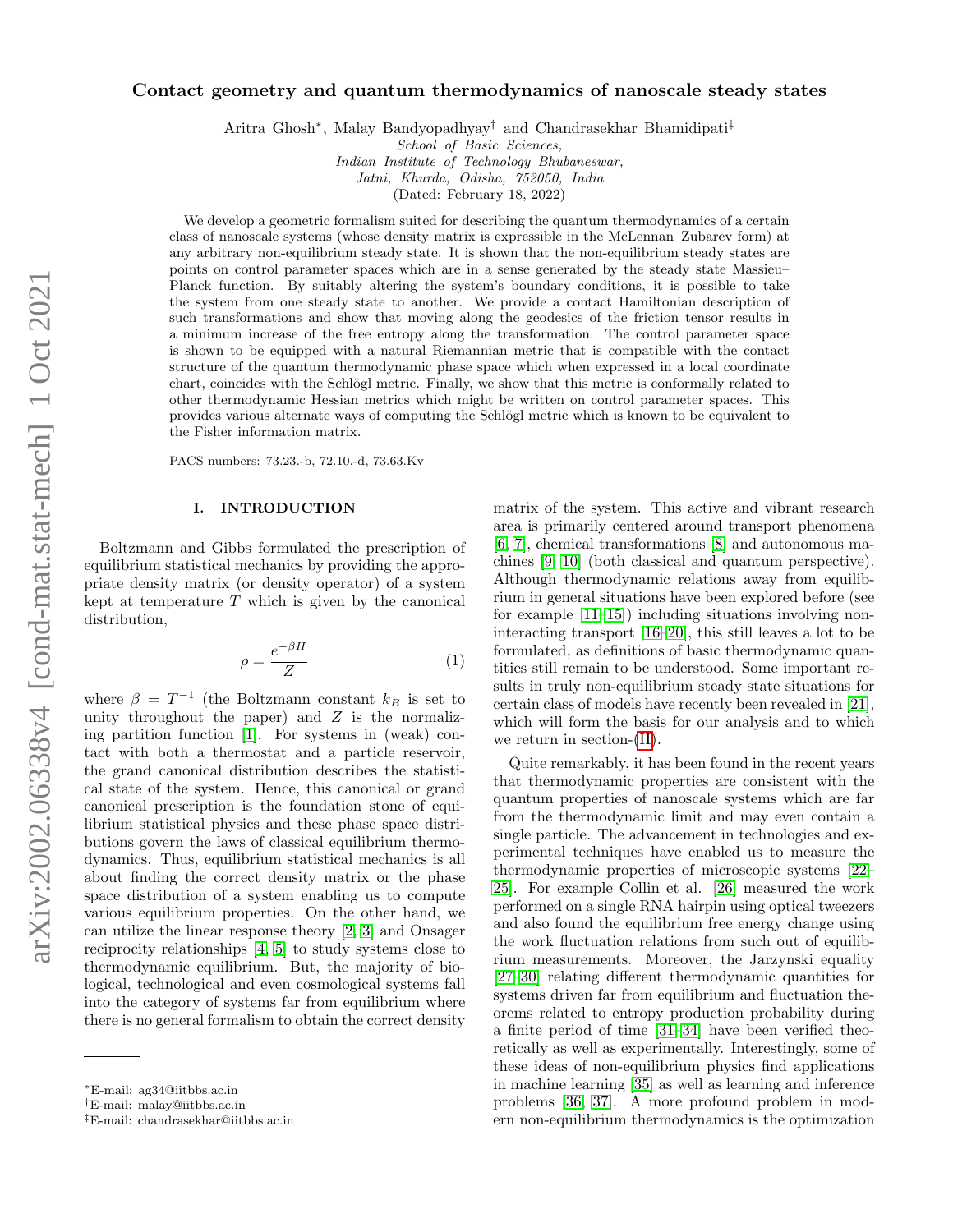of thermodynamic efficiency of a molecular-scale machine which performs useful work without excessive dissipation, using thermodynamic length [\[38–](#page-10-1)[42\]](#page-10-2). Further extensions of the concept of thermodynamic length for microscopic systems involving the Fisher information matrix can be found in refs [\[43,](#page-10-3) [44\]](#page-10-4). Recently, Sivak and Crooks formulated a linear response framework for optimal protocols that minimize dissipation during non-equilibrium perturbations of microscopic systems [\[45\]](#page-10-5).

A particularly interesting aspect of non-equilibrium thermodynamics ensues while considering systems arbitrarily far from equilibrium (not necessarily in the linear response regime) but working under steady state conditions. Such thermodynamic states are known as nonequilibrium steady states (NESS) [\[46,](#page-10-6) [47\]](#page-10-7) and primarily differ from thermodynamic equilibrium states in respect to the fact that there is a non-zero entropy production since they are not equilibrium states. However, the steady nature of the problem implies that entropy is being accumulated at a constant rate. There has been a notably large body of work in the field of NESS recently [\[46,](#page-10-6) [48–](#page-10-8)[53\]](#page-10-9). The primary aim of this paper is to develop a geometric formulation of non-equilibrium steady states in quantum thermodynamics in parallel to the developments in equilibrium thermodynamics of systems in the thermodynamic limit.

Motivation and plan: Since several decades, contact geometry has been considered to be a suitable framework for the geometric formulation for dissipative mechanical systems and also for thermodynamics [\[54](#page-10-10)[–58\]](#page-10-11) with varied motivations [\[59–](#page-10-12)[61\]](#page-10-13). However, most of the developments are confined to the field of equilibrium thermodynamics with thermodynamic transformations corresponding to contact Hamiltonian flows on the Legendre submanifolds [\[54,](#page-10-10) [55,](#page-10-14) [60,](#page-10-15) [61\]](#page-10-13). Although there are formalisms such as the general equation for nonequilibrium reversible-irreversible coupling (GENERIC) for dealing with dynamical irreversible situations [\[62–](#page-10-16)[64\]](#page-10-17), these need to be developed further for applications. The GENERIC, which describes a general class of dynamics obtained by pasting a symmetric dissipative part to an anti-symmetric Poisson part has been studied from the point of view of contact geometry. It should be pointed out that the GENERIC admits a natural geometric de-scription as a second class metriplectic system [\[65,](#page-10-18) [66\]](#page-10-19). However, such directions of work are different from the point of view adapted in the present paper where the formalism for a class of quantum steady states such as steady state particle transport through a quantum dot closely following the formalism in [\[21\]](#page-9-14) is developed in parallel to that known for equilibrium thermodynamics. It will be shown that the non-equilibrium thermodynamic phase space has an underlying contact structure associated with it and contact Hamiltonian dynamics can be used to describe transformations between different steady states. We also develop a Hamilton–Jacobi theory where the steady state extension of the Massieu–Planck function takes the role of the principal function. Finally, for

systems with exponential reduced density matrices it is shown that the thermodynamic metric (equivalent to the Fisher information matrix) on control parameter spaces as presented in [\[10,](#page-9-9) [41\]](#page-10-20) smoothly comes out from our formalism and that other thermodynamic Hessian metrics on control parameter spaces are conformally equivalent to it. This firmly establishes the general nature of the Fisher information matrix and also provides other equivalent ways in which it might be computed.

With this background, the rest of the paper is organized as follows. In the next section, we discuss some basic aspects of steady state quantum thermodynamics of a class of nanoscale systems. We then provide a minimal digression on contact geometry which shall make the paper self contained. Section-(III) is devoted to our results on the geometry of quantum NESS. Finally, we shall end with discussions on our results in section-(IV).

# <span id="page-1-0"></span>II. BASICS OF NESS & CONTACT GEOMETRY

We shall start by briefly describing the notion of steady state quantum thermodynamics of nanoscale systems with a simple example and also set up our notation. This is done in the subsection below. In the subsequent subsection, we describe the basics of contact geometry and Hamiltonian dynamics on contact manifolds.

# A. Quantum thermodynamics of nanoscale steady states

In this subsection, we review some aspects of steady state quantum thermodynamics of a specific class of nanoscale systems (see for example [\[10,](#page-9-9) [21\]](#page-9-14)) based on which our structure is inspired. We thus consider a nanoscale system such as a quantum dot in contact with the environment. This contact with external baths essentially makes the evolution of the system dissipative or non-unitary. If the system-bath interaction is sufficiently weak then the dynamical description is Markovian and the density matrix satisfies a Lindblad form of master equation. For a nanoscale system, this is typically not the case since the system couples to the reservoirs rather strongly [\[21\]](#page-9-14). The external baths impose upon the system certain boundary conditions such as temperatures, chemical and electric potentials leading to the notion of what are known as the control parameters. It is often convenient to define control parameters  $\{\lambda^{i}\}\$ as some combinations of the external conditions. These control parameters are essentially the variables one is able to manipulate externally, say in an experiment. For example, consider the typical scenario of a two terminal system as shown in figure- $(1)$  which consists of a central quantum dot in contact with two baths  $(L \text{ and } R)$ respectively at (inverse) temperatures  $\beta_L$  and  $\beta_R$ . Further, the chemical potentials of the baths are  $\mu_L$  and  $\mu_R$ respectively. A more general setup can be considered,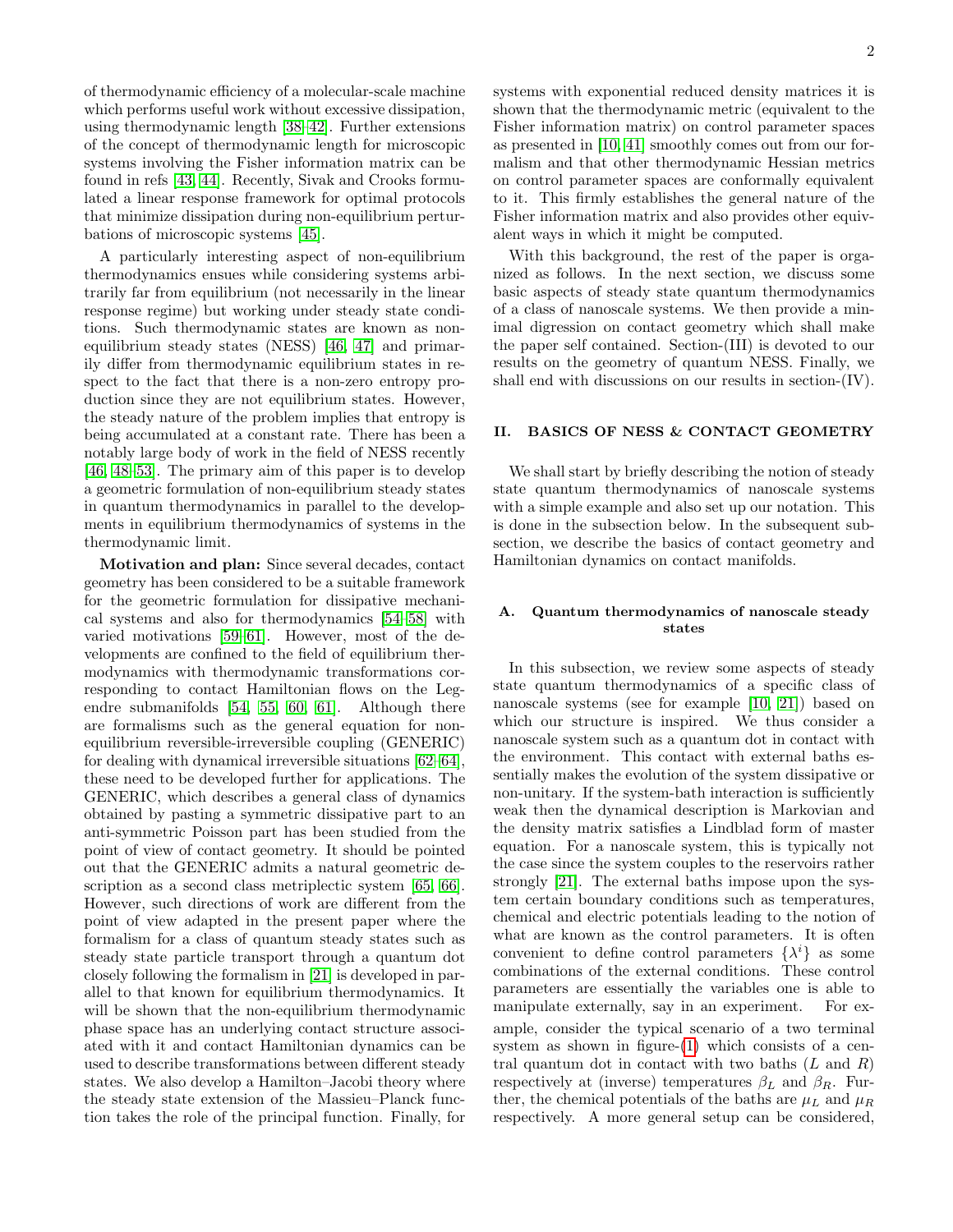

<span id="page-2-0"></span>FIG. 1: Schematic diagram of a two-terminal model set up.

as shown earlier by Taniguchi in [\[21\]](#page-9-14). Had it been that  $\beta_L = \beta_R$  and  $\mu_L = \mu_R$ , the system's steady state distribution is the grand canonical distribution. However, in the general case with  $\beta_L \neq \beta_R$  and  $\mu_L \neq \mu_R$  there would be both energy and particle transport taking place across the central quantum dot. A suitable combination of the externally imposed intensive variables can form the set of control parameters. An essential difference between the framework of equilibrium thermodynamics and that of the quantum non-equilibrium steady states being considered here is that in the latter, finding a correct and consistent choice of control parameters is quite non-trivial. An important choice consistent with that adapted in [\[21\]](#page-9-14) is to first define the local parameters,

$$
\overline{\beta} = \frac{\gamma_L \beta_L + \gamma_R \beta_R}{\gamma_L + \gamma_R}, \quad \overline{\beta \mu} = \frac{\gamma_L \beta_L \mu_L + \gamma_R \beta_R \mu_R}{\gamma_L + \gamma_R} \tag{2}
$$

where  $\gamma_L$  and  $\gamma_R$  are the individual hybridization strengths of the two reservoirs with the system. The set  $(\overline{\beta}, \overline{\beta\mu})$  therefore defines the average of the external conditions whose thermodynamic conjugates turn out to be the average energy and average particle number of the system in the steady state [\[21\]](#page-9-14). In addition, one defines the two affinities (in a sense, generalized gradients) associated with each reservoir as,

$$
A_{\alpha}^{E} = \overline{\beta} - \beta_{\alpha}, \quad A_{\alpha}^{N} = -(\overline{\beta\mu} - \beta_{\alpha}\mu_{\alpha})
$$
(3)

where  $\alpha = L, R$ . Clearly, if  $\beta_L \neq \beta_R$  and  $\beta_L \mu_L \neq \beta_R \mu_R$ , the affinities are non-vanishing and there is a non-zero energy and particle transport through the system. However, if the control parameters are held fixed, the system approaches a non-equilibrium steady state with a fixed average energy and average number of particles. Such steady states are characterized by a steady (time independent) yet positive definite rate of entropy production,  $\Sigma > 0$ . The system approaches a local equilibrium state (LES) if all the external gradients vanish  $(A_\alpha^E=A_\alpha^N=0)$ meaning that an arbitrarily small volume of the system is effectively homogeneous i.e. without an effective spatial structure. Generically, the control parameters are associated with conjugate response functions  ${F_i}$  which variables which may depend on the system size and include the currents and fluxes driven by the external conditions. Even though in the non-equilibrium regime there are complicated fluctuations associated with the response functions which may be of thermal or quantum origin or both, in a stationary or steady state, the averages values  $\langle F_i \rangle = X_i$  can be taken to describe the system. Note that

the currents may in general be nonlinear. For the central system (a quantum dot) shown in figure-[\(1\)](#page-2-0), within the wide-band approximation the net currents through the system are given by the Landauer–Büttiker formula [\[67–](#page-10-21)[69\]](#page-10-22),

$$
J_N = \frac{2}{\hbar} \frac{\gamma_L \gamma_R}{\gamma} \int d\epsilon \rho(\epsilon) [f_L(\epsilon) - f_R(\epsilon)], \tag{4}
$$

$$
J_E = \frac{2}{\hbar} \frac{\gamma_L \gamma_R}{\gamma} \int d\epsilon \rho(\epsilon) \epsilon [f_L(\epsilon) - f_R(\epsilon)], \qquad (5)
$$

where  $\rho(\epsilon) = \frac{1}{\pi} \frac{\gamma}{(\epsilon - \epsilon_s)^2 + \gamma^2}$ ,  $\epsilon_s$  = system energy,  $\gamma$  =  $\gamma_L + \gamma_R$  while  $f_{L,R} = [e^{\beta_{L,R}(\epsilon - \mu_{L,R})} \mp 1]^{-1}$  are the distribution functions of the reservoirs. A key ingredient in our analysis will be the existence of a steady state Massieu– Planck function (or Massieu potential)  $\psi_{ness}$  whose significance can be expressed as (see for example the recent work [\[21\]](#page-9-14)),

$$
d\psi_{ness} = Ed\overline{\beta} + Nd\overline{\beta}\overline{\mu} + \sum_{\alpha} \left( J_{\alpha E} dA_{\alpha}^{E} + J_{\alpha N} dA_{\alpha}^{N} \right) (6)
$$

where we have set  $\hbar = 1$  and have absorbed all constant factors into the expressions for  $J_{\alpha E}$  and  $J_{\alpha N}$ . Note that  $J_{\alpha E}$  and  $J_{\alpha N}$  are the energy and particle currents associated with the individual reservoirs. The Massieu potential is time independent and stays constant in any steady state. Still, it is capable of characterizing the steady state thermodynamic characteristics and the entropy production rate  $[10, 21]$  $[10, 21]$ . In case of *n* arbitrary control parameters one has,

<span id="page-2-1"></span>
$$
d\psi_{ness} - X_i d\lambda^i = 0.
$$
 (7)

Clearly, the Massieu potential is a function of the control parameters, i.e.  $\psi_{ness} = \psi_{ness}(\lambda^i)$ . In these scenarios, it is often possible to define a reduced density matrix  $\rho$  describing the steady state characteristics of the system in the McLennan–Zubarev form [\[70–](#page-10-23)[73\]](#page-10-24). Then the Massieu potential may directly be found out as,  $\psi_{ness} = \ln Z_{ness}$ where  $Z_{ness}$  is the associated NESS partition function [\[10,](#page-9-9) [21\]](#page-9-14). It should be specially emphasized that since such a reduced density matrix is time independent because it describes only the steady state characteristics, the Massieu potential naturally turns out to be time independent in contrast with the entropy which is being constantly accumulated with a steady rate. Remarkably, the exact functional form of  $\psi_{ness}$  shall not be relevant for our analysis in this paper as long as it is at least twice differentiable in  $\{\lambda^i\}$  and satisfies eqn [\(7\)](#page-2-1) for steady states. This ensures that our results are quite robust within the scope of systems studied in [\[21\]](#page-9-14). However, since eqn [\(7\)](#page-2-1) is the starting point for our analysis, it is specifically tailored for systems where an analogous statement (such as eqn [\(7\)](#page-2-1)) holds good. This shall therefore not include all non-equilibrium quantum systems working under steady state conditions but a specific class of them whose properties were investigated in some detail in [\[21\]](#page-9-14). Having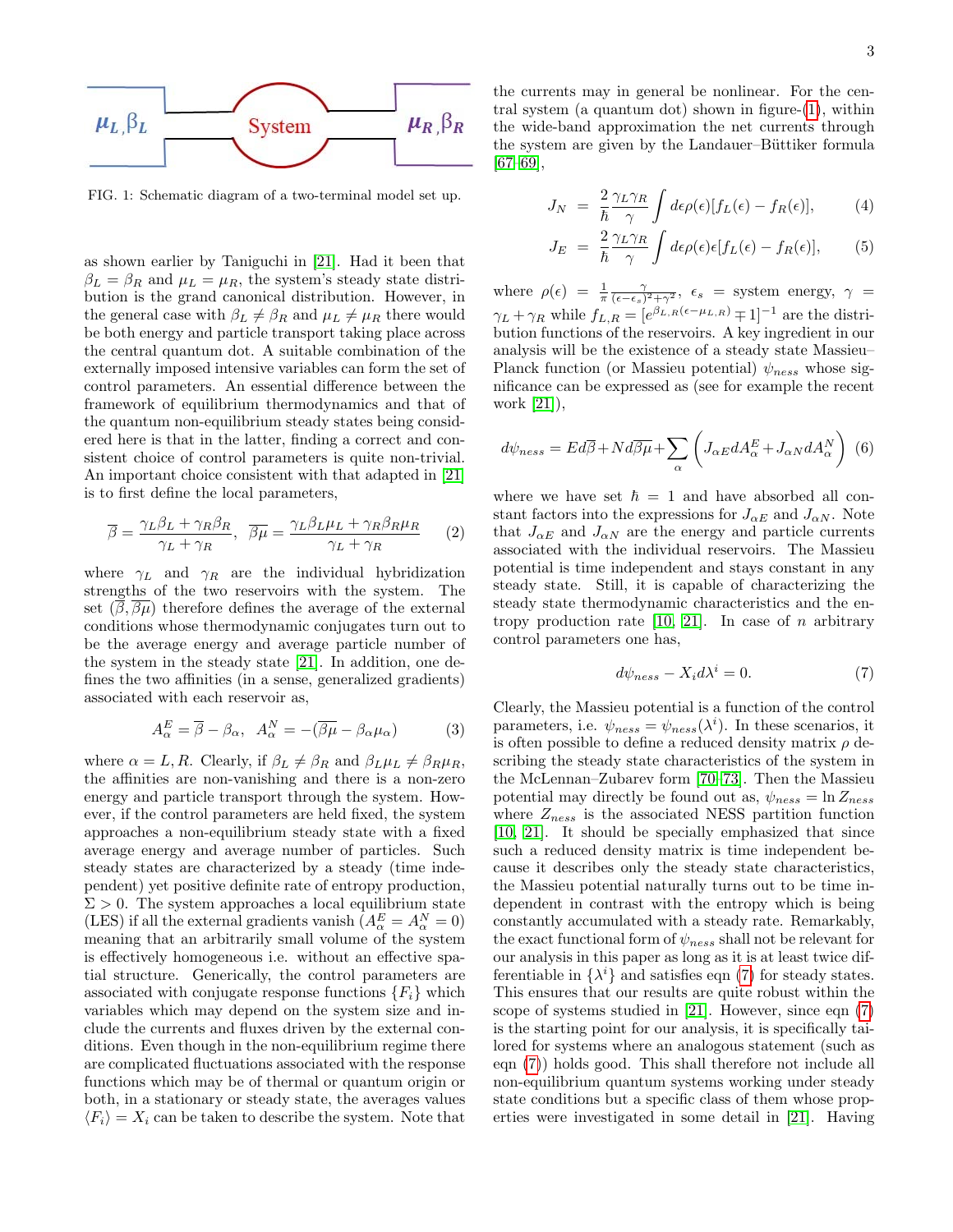said that, eqn [\(7\)](#page-2-1) allows one to write the response variables as,

$$
X_i = \frac{\partial \psi_{ness}}{\partial \lambda^i}.\tag{8}
$$

In this sense, eqn [\(7\)](#page-2-1) is the first law for the steady state quantum thermodynamics of nanoscale systems and is quite general because it does not require thermodynamic equilibrium. We remark, after having made this identification that the second law of NESS thermodynamics is simply the statement  $\Sigma > 0$  [\[53\]](#page-10-9).

Finally, let us note that the control parameters  $\{\lambda^i\}$ being smoothly varying can without any loss of generality be thought of as local coordinates in some open subset of  $\mathbb{R}^n$  with *n* being the number of control parameters present to manipulate the system. It shall be assumed that these parameters are all independent of each other and that there are no constraints between them. For the system considered in figure-[\(1\)](#page-2-0), this means that one can change the temperature of one of the baths (say  $\beta_L$ ) without having to worry about the  $\beta_R, \mu_L$  or  $\mu_R$  which remain unaffected. In that case, the control parameters can be considered to be local coordinates on some ndimensional smooth manifold Q which we shall call the control parameter space for the system.

# B. Elements of contact geometry

Contact geometry [\[74,](#page-10-25) [75\]](#page-10-26) is the odd dimensional counterpart of symplectic geometry [\[76\]](#page-10-27) which forms the natural geometric setting for classical Hamiltonian mechanics. Hamiltonian dynamics can be formulated on contact manifolds and this dynamics naturally incorporates a dissipative character [\[77,](#page-10-28) [78\]](#page-10-29). Contact geometry has further been applied quite extensively to reversible and irreversible thermodynamics (see for example [\[57,](#page-10-30) [62–](#page-10-16) [64,](#page-10-17) [79,](#page-10-31) [80\]](#page-10-32) for some notable works) as well as to statistical mechanics [\[81\]](#page-10-33). We shall for the sake of completeness briefly recap some elements of contact geometry in this section. The central concept is that of a contact manifold which is the pair  $(\mathcal{M}, \eta)$  where M is a  $(2n + 1)$ dimensional smooth manifold and  $\eta$  is a one form that satisfies the condition of complete non-integrability,

<span id="page-3-0"></span>
$$
\eta \wedge (d\eta)^n \neq 0. \tag{9}
$$

More explicitly, the kernel of the one form  $\eta$  defines a distribution of hyperplanes which is completely non-integrable in the Frobenius sense. Indeed, nonintegrability in the sense of Frobenius would mean  $\eta \wedge$  $d\eta \neq 0$  and eqn [\(9\)](#page-3-0) is therefore a much stronger statement. This condition of complete non-integrability implies that the tangent bundle of  $M$  can be decomposed into the following Whitney sum,

$$
T\mathcal{M} = \ker(\eta) \oplus \ker(d\eta) \tag{10}
$$

where  $ker(\eta)$  and  $ker(d\eta)$  are both regular distributions. Moreover, there exists a unique global vector field  $\xi$ , known as the Reeb vector field defined through,

<span id="page-3-1"></span>
$$
\eta(\xi) = 1, \quad d\eta(\xi, .) = 0 \tag{11}
$$

meaning that the flow of the Reeb vector field  $\xi$  preserves  $\eta$  and consequently the hyperplane distribution defined by  $\ker(\eta)$ . It is always possible to find local (Darboux) coordinates in the neighbourhood of any point on M and in such a Darboux chart  $(s, q^i, p_i)$  with  $i = 1, 2, ..., n$ , the one form  $\eta$  and the Reeb vector field  $\xi$  are expressed as,

$$
\eta = ds - p_i dq^i, \quad \xi = \frac{\partial}{\partial s}.
$$
 (12)

A simple computation can verify eqns [\(11\)](#page-3-1). It is interesting to note that,

$$
d\eta = dq^i \wedge dp_i \tag{13}
$$

which is the local expression of the standard symplectic form  $\omega$  on any 2*n*-dimensional symplectic manifold (see for example [\[76\]](#page-10-27)). It is then not hard to convince oneself that a  $(2n+1)$ -dimensional contact manifold  $(\mathcal{M}, \eta)$  has a 2n-dimensional symplectic submanifold where  $\omega = d\eta$ is the symplectic two form. Further, since  $d\eta(\xi,.) = 0$ identically, the Reeb vector field is inconsequential on this symplectic submanifold.

### 1. Contact Hamiltonian dynamics

Analogous to the Hamiltonian dynamics formulated on symplectic manifolds, one can also formulate Hamiltonian dynamics on a contact manifold  $(\mathcal{M}, \eta)$  as follows. For an arbitrary smooth function  $h : \mathcal{M} \to \mathbb{R}$ , one associates a vector field  $X_h$ , also called the contact vector field obtained from  $h$  through the following conditions,

$$
\eta(X_h) = -h, \quad i_{X_h} d\eta = dh - \xi(h)\eta. \tag{14}
$$

In a local Darboux chart, the contact vector field  $X_h$ takes the form,

<span id="page-3-3"></span>
$$
X_h = \left(p_i \frac{\partial h}{\partial p_i} - h\right) \frac{\partial}{\partial s} - \left(p_i \frac{\partial h}{\partial s} + \frac{\partial h}{\partial q^i}\right) \frac{\partial}{\partial p_i} + \left(\frac{\partial h}{\partial p_i}\right) \frac{\partial}{\partial q^i}
$$
(15)

which means that the evolution equations have the form,

<span id="page-3-2"></span>
$$
\dot{s} = p_i \frac{\partial h}{\partial p_i} - h; \quad \dot{q}^i = \frac{\partial h}{\partial p_i}; \quad \dot{p}_i = -p_i \frac{\partial h}{\partial s} - \frac{\partial h}{\partial q^i}. \quad (16)
$$

The resemblance with the classical Hamilton's equations is clear. This dynamics can be shown to correspond to thermodynamic transformations in equilibrium thermodynamics where the local coordinates  $(s, q^i, p_i)$  are identified as coordinates in the thermodynamic phase space. Furthermore, a contact manifold is an example of a Jacobi manifold, i.e. it is endowed with a bilinear local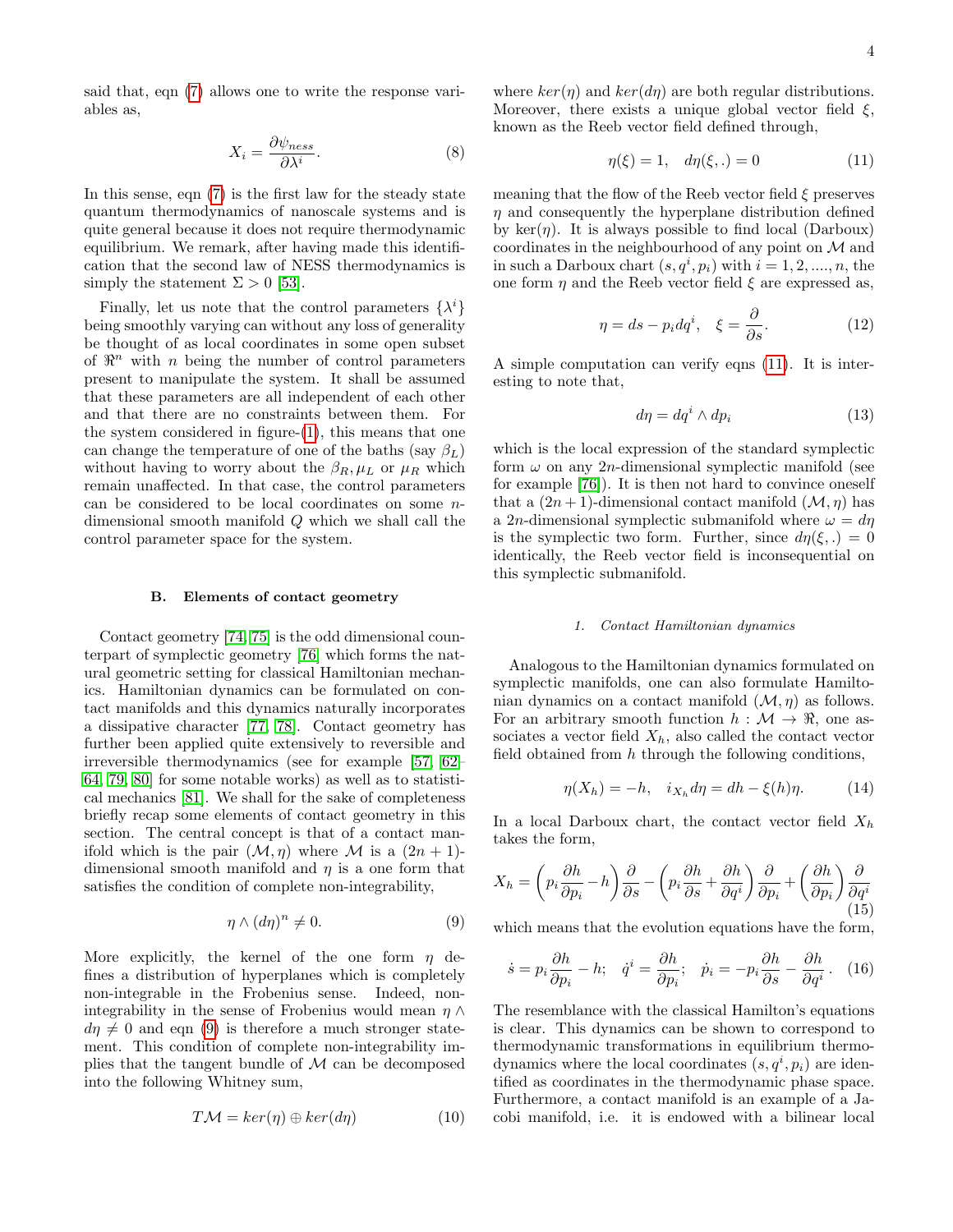Lie bracket structure [\[82,](#page-10-34) [83\]](#page-10-35). The commutator of two contact vector fields defines an anti-symmetric bilinear bracket between the functions generating them. Such a bracket has been called a Lagrange bracket [\[84,](#page-10-36) [85\]](#page-10-37) and is given by,

$$
\{q^i, p_j\} = \delta^i_j. \tag{17}
$$

The Leibniz rule is however not obeyed by the Lagrange bracket and therefore the Lagrange bracket of a function with a constant function does not vanish in general. The coordinates  $q^i$  and  $p_i$  satisfying a non-trivial Lagrange bracket relationship are identified as conjugate variables. The equations of motion [eqns [\(16\)](#page-3-2)] are also clearly dissipative in a mechanical context since the equation of motion for  $p_i$  includes a friction term with the damping factor being given by  $\xi(h)$ . Unlike the symplectic case, the function  $h = h(s, q^i, p_i)$  is not conserved along the dynamics, i.e.  $X_h(h) \neq 0$  whenever  $h \neq 0$  (or h is independent of s). In fact, the additional coordinate s models an interaction of the system with some environment leading to nice thermostat problems [\[81\]](#page-10-33). A straightforward calculation can reveal that one can write down the dynamics of an arbitrary smooth function  $f : \mathcal{M} \to \mathbb{R}$ directly using the Lagrange bracket as,

$$
\dot{f} = -h\xi(f) + \{f, h\}.
$$
 (18)

Note that if s does not appear in  $h$ , the equations of motion are simply the usual Hamilton's equations with  $s$ being the action functional. The dynamics is then purely conservative. Due to the resemblance of the dynamics generated by  $h$  with the classical Hamiltonian dynamics, the function  $h$  is called a contact Hamiltonian while the triplet  $(M, \eta, h)$  is called a contact Hamiltonian system.

### 2. Legendre submanifolds

Of interest particularly in thermodynamics are a very specific class of submanifolds of a contact manifold. They are the submanifolds of the maximum possible dimension such that they do not include a conjugate pair of local coordinates. In more technical terms, if  $L \subset \mathcal{M}$  be such a submanifold, then all the tangent vectors of L are annihilated by  $\eta$  or in other words, restriction of the contact form  $\eta$  should be zero on the submanifold. These submanifolds are known as Legendre submanifolds and are equivalent to configuration spaces from classical mechanics. The contact form  $\eta$  when restricted to an arbitrary Legendre submanifold L vanishes, i.e. in local coordinates,

<span id="page-4-3"></span>
$$
[ds - p_i dq^i]_L = 0 \tag{19}
$$

whence it is clear that  $L$  does not include any conjugate pair of variables also meaning that the Lagrange bracket between any two independent coordinates on  $L$  is zero

identically. It follows that all Legendre submanifolds are n-dimensional and their local structure is given by [\[76\]](#page-10-27),

<span id="page-4-0"></span>
$$
p_i = \frac{\partial F}{\partial q^i}, \quad q^j = -\frac{\partial F}{\partial p_j}, \quad s = F - p_j \frac{\partial F}{\partial p_j} \tag{20}
$$

where  $i \in I, j \in J$  and  $I \cup J$  is a disjoint partition of the set of *n* indices. The function  $F = F(q^i, p_j)$  is known as the generator of Legendre submanifold. In the next section, we shall see that the Massieu potential typically plays the role of such a generator function.

### 3. Metric structures on a contact manifold

It was shown long back that contact manifolds in general can be associated with metric structures that are compatible with the contact structure (see [\[86–](#page-10-38)[88\]](#page-10-39) for the details). Such a compatible metric  $G$  is a bilinear, symmetric and non-degenerate function,  $G: T\mathcal{M} \times T\mathcal{M} \to \mathbb{R}$ where  $T\mathcal{M}$  is the tangent bundle of  $\mathcal{M}$ . Taking the metric to be of the form  $G = \eta^2 + dp_i dq^i$  (which is seen to be bilinear, symmetric as well as non-degenerate) it follows that on a Legendre submanifold L with a local form given by eqn [\(20\)](#page-4-0), it takes the form,

<span id="page-4-2"></span>
$$
G_L = dp_i dq^i|_L = \frac{\partial^2 F}{\partial q^i \partial q^{i'}} dq^i dq^{i'} - \frac{\partial^2 F}{\partial p_j \partial p_{j'}} dp_j dp_{j'} \quad (21)
$$

where  $i, i' \in I$  and  $j, j' \in J$  with  $I \cup J = \{1, 2, ..., n\}$ being a disjoint partition of the index set. This metric allows one to define the notion of a length between two points, i.e. two different configurations on the Legendre submanifold L. As will be shown next, the NESS control parameter space shall assume the structure of a Legendre submanifold and such a metric shall then define the distance between two control parameter configurations.

# III. GEOMETRY OF QUANTUM NESS: SOME RESULTS

We will now show that the non-equilibrium steady states correspond to points on Legendre submanifolds of the non-equilibrium thermodynamic phase space which has the structure of a contact manifold. In this context we propose several results which will further the understanding of the geometric structure of NESS. Recalling the steady state relation  $d\psi_{ness} - X_i d\lambda^i = 0$  immediately leads to the identification that  $(\psi_{ness}, \lambda^i, X_i)$ are local coordinates on a contact manifold  $(\mathcal{M}, \eta)$  with  $\eta = d\psi_{ness} - X_i d\lambda^i$ . The steady state condition [eqn [\(7\)](#page-2-1)] demands  $\eta = 0$  and therefore a non-equilibrium steady state is simply a point on an appropriate Legendre submanifold with the local structure being given as,

<span id="page-4-1"></span>
$$
s = \psi_{ness}(\lambda^i), \quad X_i = \frac{\partial \psi_{ness}(\lambda^i)}{\partial \lambda^i}.
$$
 (22)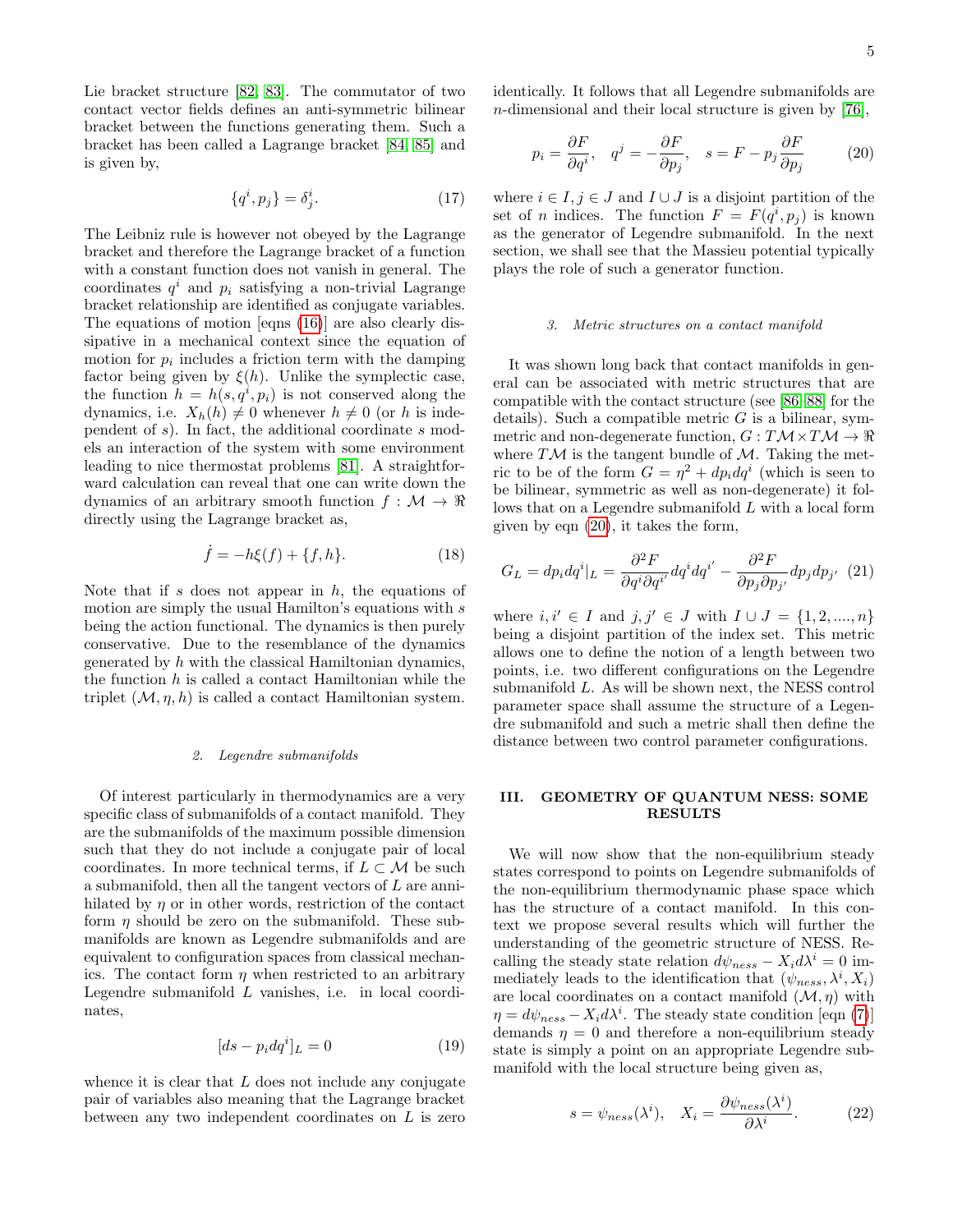Since any contact manifold of  $(2n + 1)$ -dimensions can locally be thought of as  $T^* \mathbb{R}^n \times \mathbb{R}$  where  $T^* \mathbb{R}^n$  is the cotangent bundle of  $\mathbb{R}^n$ , it follows that  $\{\lambda^i\}$  are the coordinates in  $\mathbb{R}^n$  while  $\{X_i\}$  are the cotangent fiber coordinates. The Legendre submanifold is locally an open set in  $\mathbb{R}^n$  with the local coordinates being the external control variables. Based on the assumptions made in section-(1) on the systems considered in this work, the following proposal can be made,

**Proposition 1** A set of n independent parameters  $\{\lambda^i\}$ being local coordinates in an open subset of  $\mathbb{R}^n$  together with a smooth function  $\psi_{ness} : \mathbb{R}^n \to \mathbb{R}$  (the Massieu potential) constitutes a non-equilibrium quantum system in steady state with corresponding steady state response functions or thermodynamic forces being given by,

<span id="page-5-0"></span>
$$
X_i = \frac{\partial \psi_{ness}(\lambda^i)}{\partial \lambda^i}.
$$
 (23)

As also stated earlier, the parameter space Q has the structure of a smooth manifold and is therefore locally equivalent to  $\mathbb{R}^n$ . In fact, what is not so trivial is that any such system can be lifted (at least locally) to a space with an ambient contact structure as has been stated as follows,

<span id="page-5-1"></span>**Theorem 1** A non-equilibrium quantum system  $(\lambda^i, \psi_{ness}(\lambda^i))$  with an n-dimensional control parameter space Q can be lifted to a non-equilibrium thermodynamic phase space which is a contact manifold  $(\mathcal{M}, \eta)$  of  $(2n + 1)$ -dimensions via an inclusion map  $\Phi: Q \to M$ such that  $\Phi^* \eta = 0$  where  $\Phi^*$  is the pullback induced by Φ.

This result can be understood as follows. Given that one has a quantum system in steady state  $(\lambda^i, \psi_{ness}(\lambda^i))$ with a parameter space or control parameter space Q, the space  $T^*Q \times \mathbb{R}$  is always locally isomorphic to  $T^*\mathbb{R}^n \times \mathbb{R}$ on which one has the standard contact form  $\eta$  constructed locally as  $\eta = ds + d\theta$  where  $d\theta = -X_i d\lambda^i$  is the tautological one form on  $T^*Q \approx T^*\Re^n$  and  $s \in \Re$ . On Q one has  $s = \psi_{ness}(\lambda^i)$  so that  $X_i$ , being the fiber coordinates on  $T^*Q$  are given by eqn [\(23\)](#page-5-0) (also see [\[91\]](#page-10-40) and references therein).

Note that different points on Q correspond to different values of the control parameters and hence different non-equilibrium steady states. In [\[10\]](#page-9-9), the parameter space Q has been called the manifold of steady states. By theorem-[\(1\)](#page-5-1) the control parameter space can be thought of as being embedded in an ambient thermodynamic phase space which assumes the structure of a contact manifold where the following Lagrange bracket relationship holds,

$$
\{\lambda^i, X_j\} = \delta^i_j. \tag{24}
$$

Such relations may prove useful in introducing thermodynamic uncertainty relations (see for example [\[89\]](#page-10-41)).

# A. Transformations between steady states

In this subsection, we shall provide a Hamiltonian description of transformations between steady states on Q. By changing the external control parameters, it is possible to drive the system into a different steady state. For instance, if the temperatures of two reservoirs connected at two ends of a system are changed, it is possible to change the heat current flowing through the system. But arbitrary changes to the control variables may drive the system into an unsteady state. For this reason, it will be assumed throughout that the transformations are performed quasi-statically so that between any two initial and final points on Q, the system passes through an infinitely many steady states at an infinitesimally small speed. Clearly however, for an initial steady state and a final one, there are infinitely many paths connecting the two. In order to pick up the optimal transformation path, we assume the existence of a friction tensor which in the Kirkwood formalism can be derived as the time integral of the force covariance matrix [\[92,](#page-10-42) [93\]](#page-10-43).

Proposition 2 For a non-equilibrium quantum system  $(\lambda^i, \psi_{ness}(\lambda^i))$  in steady state with a control parameter space  $Q$ , it is possible to associate an  $n \times n$  positive definite matrix  $M_{ij}$ , known as the friction tensor whose components are functions of the control parameters, i.e.  $M_{ij} = M_{ij}(\lambda^i).$ 

Having defined the friction tensor as a positive definite matrix, we consider following contact Hamiltonian function on the thermodynamic phase space,

<span id="page-5-3"></span>
$$
h = M^{ij} \left( X_i X_j - \frac{\partial \psi_{ness}}{\partial \lambda^i} \frac{\partial \psi_{ness}}{\partial \lambda^j} \right) \tag{25}
$$

which is one choice of contact Hamiltonian describing quasi-static transformations between two steady states of a non-equilibrium quantum system where  $M^{ij}$  is the inverse friction tensor [\[96\]](#page-10-44).

One can obtain the contact vector field  $X_h$  corresponding to this choice of the Hamiltonian [eqn [\(15\)](#page-3-3)] (of course with the usual identification  $(\lambda^i, X_i) \rightarrow (q^i, p_i)$ ). Recall that one has  $X_h(h) \neq 0$  unless  $h = 0$  identically and therefore  $X_h$  is not in general tangent to the level surfaces of constant h. However, for the present case we note that by eqn [\(23\)](#page-5-0), one has  $h|_Q = 0$  and therefore the dynamical flow is tangent to Q. We are interested in the dynamics of the control parameters and hence projecting  $X_h$  to  $Q$  one finds,

$$
X_h|_Q = M^{ij} \frac{\partial \psi_{ness}}{\partial \lambda^j} \frac{\partial}{\partial \lambda^i} \tag{26}
$$

where we have used eqn [\(23\)](#page-5-0). This means that the dynamics of any smooth function  $f$  on the control parameter space, i.e.  $X_h|_{\mathcal{Q}}(f)$  is given by,

<span id="page-5-2"></span>
$$
\frac{df}{d\tau} = M^{ij} \frac{\partial f}{\partial \lambda^i} \frac{\partial \psi_{ness}}{\partial \lambda^j}
$$
 (27)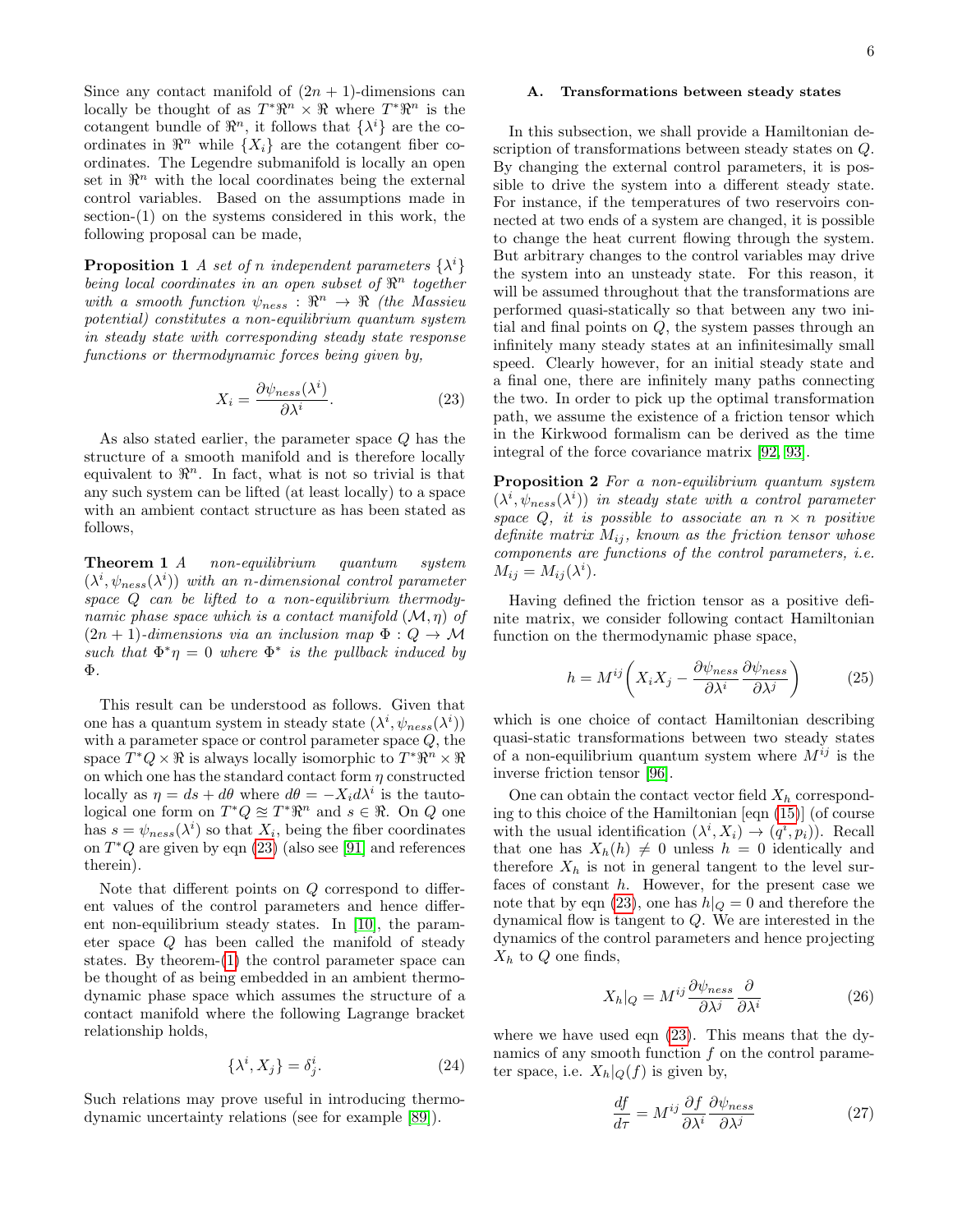where  $\tau \in \Re$  is an affine parameter which parameterizes the trajectory. At the first look, this resembles the dynamics of a function from the standard Hamiltonian scenario but now with a symmetric matrix replacing the anti-symmetric Poisson matrix and  $\psi_{ness}$  playing the role of the function which generates the dynamics. Note that we are now entirely on the control parameter space Q and not the full thermodynamic phase space whose details have become unimportant at this stage. Introducing a symmetric bracket or in other words an inner product as,

<span id="page-6-0"></span>
$$
(f,g) = M^{ij} \frac{\partial f}{\partial \lambda^i} \frac{\partial g}{\partial \lambda^j}
$$
 (28)

for any two smooth functions  $f, g : Q \to \mathbb{R}$ , one can re-express eqn [\(27\)](#page-5-2) as follows,

$$
\frac{df}{d\tau} = (f, \psi_{ness}).\tag{29}
$$

This is in some sense a Poisson analogue defined for the present non-equilibrium regime. However, unlike the Poisson case where the standard Hamiltonian generating the dynamics stays constant along the flow, in this case  $\psi_{ness}$  is not preserved along the dynamics. In fact one has,

<span id="page-6-1"></span>
$$
\frac{d\psi_{ness}}{d\tau} = (\psi_{ness}, \psi_{ness})
$$
\n(30)

which is obviously non-zero unless  $\psi_{ness} = 0$ . The following result can now be stated,

Theorem 2 The dynamics described by the contact Hamiltonian suggested in eqn [\(25\)](#page-5-3) is such that when projected on the control parameter space Q, the Massieu potential (free entropy) always increases along the transformation.

This follows simply from the fact that for any non-zero smooth function  $f: Q \to \mathbb{R}$ , one has  $(f, f) > 0$  for the bracket defined in eqn  $(28)$ . Theorem- $(2)$  is consistent with the fact that a transformation between two non-equilibrium steady states implies that the Massieu potential  $\psi_{ness}$  which can be interpreted as the free entropy increases along the transformation. In other words, a quasi-static transformation between two steady states implies  $\Delta \psi_{ness} > 0$ .

We now proceed forward to check whether the formalism we have been describing indicates towards the fact that the geodesics of the friction tensor are the optimal paths. For quasi-static transformations between steady states, such paths are those for which the steady state Massieu potential changes the least as compared to any other path. Now consider two different paths  $\gamma$  and  $\gamma'$ between the same end points in Q and let  $||\gamma|| > ||\gamma||$ where ||.|| denotes the length of the particular path. Also let  $\gamma$  be the geodesic of  $M^{ij}$  between the end points. Surely then,  $\gamma'$  is not a geodesic of  $M^{ij}$ . It has a length greater than that of  $\gamma$  and therefore can generically be

thought of as the geodesic due to some symmetric matrix  $M^{ij} + \delta M^{ij}$  where  $\delta M^{ij}$  is another positive definite symmetric matrix such that if the system is to traverse along  $\gamma'$  the dynamics is to be defined as,

$$
\left. \frac{df}{d\tau} \right|_{M+\delta M} = (M^{ij} + \delta M^{ij}) \frac{\partial f}{\partial \lambda^i} \frac{\partial \psi_{ness}}{\partial \lambda^j} \tag{31}
$$

where the subscript  $M + \delta M$  denotes the fact that the path taken is not the geodesic of the friction tensor M but that of the symmetric matrix  $M + \delta M$  (dropping indices for the moment just for the sake of brevity). It is not hard to see that in this case one has,

$$
\left. \frac{d\psi_{ness}}{d\tau} \right|_{M+\delta M} - \left. \frac{d\psi_{ness}}{d\tau} \right|_{M} > 0. \tag{32}
$$

Since,  $\delta M$  is arbitrary we may conclude from here that the (free) entropy production along the geodesic of the friction tensor  $M^{ij}$  is the minimum, i.e. one can say,

Theorem 3 On a control parameter space Q equipped with a symmetric friction tensor  $M^{ij}$ , the optimal paths of quasi-static transformations between steady states are the geodesics of  $M^{ij}$ .

We note that our contact Hamiltonian [eqn [\(25\)](#page-5-3)] partly resembles that proposed in [\[63\]](#page-10-45) within the context of the general equation for non-equilibrium reversible-irreversible coupling (GENERIC). However, in the present case, the dynamics on the control parameter space lacks a Poisson part (unlike the case with GENERIC) making it purely of symmetric nature.

# B. Steady state Massieu potential as a principal function

In this section, we shall strengthen the analogy between the physics of steady states in quantum systems and mechanics. To this end, let us define an extended non-equilibrium thermodynamic phase space  $\mathcal{M}' = \mathcal{M} \times$  $\Re$  with M being the non-equilibrium thermodynamic phase space. If  $\eta$  is the contact one form on M, one can define a Poincare form on  $\mathcal{M}'$  as,  $\eta' = h d\tau + \eta$  where h is any smooth function on  $\mathcal{M}'$  and  $\tau \in \mathbb{R}$ . We wish to construct a Hamilton–Jacobi theory for the present scenario which for generic contact Hamiltonian systems was discussed earlier in [\[78\]](#page-10-29). In doing so, for the principal function  $W(\lambda^i, \tau)$  defined on  $Q \times \mathbb{R}$  we seek for solutions to the partial differential equation,

$$
\mathcal{F}\left(\lambda^i, \tau, W, \frac{\partial W}{\partial \lambda^i}, \frac{\partial W}{\partial \tau}\right) = 0
$$
\n(33)

whose characteristic curves are equivalent to quasi-static transformations between steady states. Let us define,  $\mathcal{F} = E - h$  where h is given by eqn [\(25\)](#page-5-3) and E is a constant. The condition  $\mathcal{F} = 0$  then implies that h must be equal to the constant  $E$  on a subspace  $Q_E$  parameterized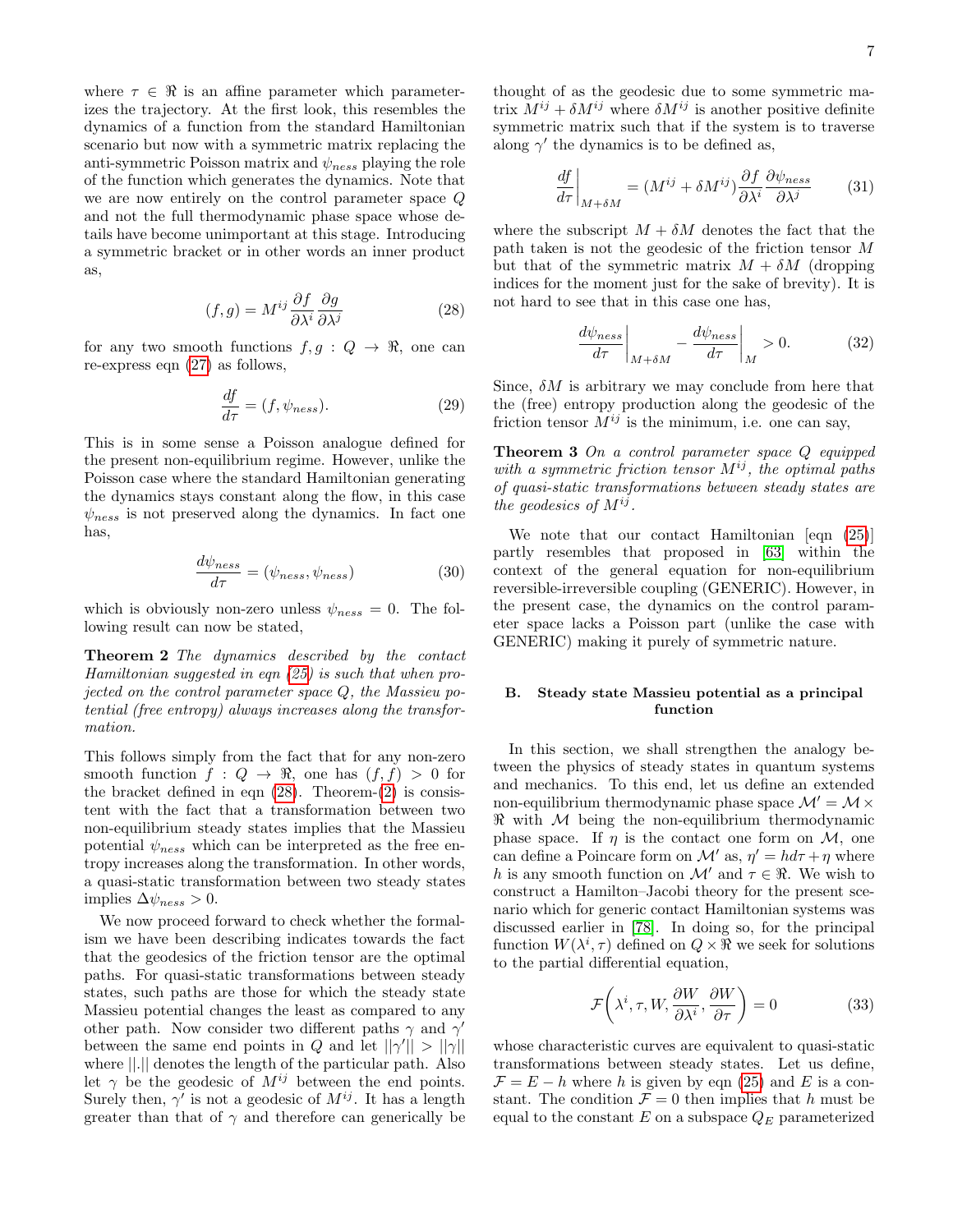by  $E$ . It can be shown [\[78\]](#page-10-29) that this is equivalent to having the Poincare one form  $[\eta + h d\tau]_{Q_E=0}$  on the surface  $Q_E$  parameterized by constant E, i.e.

$$
[dW - X_i d\lambda^i + h d\tau]_{Q_E} = 0 \tag{34}
$$

giving on  $Q_E$  the following equalities,

<span id="page-7-0"></span>
$$
X^{i} = \frac{\partial W(\lambda^{i}, \tau)}{\partial \lambda^{i}}, \quad h + \frac{\partial W(\lambda^{i}, \tau)}{\partial \tau} = 0.
$$
 (35)

This essentially means that under the projection  $\pi$ :  $Q \times \mathbb{R} \to Q$ , the principal function  $W(\lambda^i, \tau)$  goes to the Massieu potential  $\psi_{ness}(\lambda^i)$ . In other words, the Massieu potential is equivalent to the Hamilton's principal function under each slice of  $\tau$ . If this identification is made, the first among eqns [\(35\)](#page-7-0) is the same as eqn [\(23\)](#page-5-0). The second one together with the choice of contact Hamiltonian in eqn [\(25\)](#page-5-3) is equivalent to the fact that the Massieu potential is explicitly independent of  $\tau$ . Thus, one obtains the re-interpretation that the steady state Massieu potential is the analogue of the principal function for steady state quantum thermodynamics. This analogy is fairly robust.

### C. Thermodynamic length

Since the non-equilibrium steady states correspond to points on Legendre submanifolds with the local structure given by eqn [\(22\)](#page-4-1), there is a natural Riemannian metric on the control parameter space. On the control parameter space  $Q$ , the metric tensor defined in eqn  $(21)$  takes the following form,

<span id="page-7-1"></span>
$$
g_{ij} = \frac{\partial^2 \psi_{ness}}{\partial \lambda^i \partial \lambda^j}, \quad i, j \in \{1, 2, ..., n\}.
$$
 (36)

This defines the notion of a thermodynamic length with line element  $dl^2 = g_{ij} d\lambda^i d\lambda^j$  between different points on Q. Note that the metric tensor is defined as the Hessian of the Massieu potential with respect to the control parameters only and we shall call this the Schlögl metric [\[90\]](#page-10-46) (also see [\[41\]](#page-10-20)).

Noting that for particular values of the control variables the system reduces to a local equilibrium state, it follows that local equilibrium states are also points on the same control parameter space Q. For example, in the case of the system shown in figure-[\(1\)](#page-2-0), local equilibration occurs only when both the baths have the same temperatures and chemical potentials, say  $\beta$  and  $\mu$  respectively. Consequently, local equilibrium states correspond to points on the same control parameter space Q on which the non-equilibrium steady states lie on. Therefore, our formalism properly generalizes that developed for equilibrium thermodynamics (for example see [\[54–](#page-10-10)[58\]](#page-10-11)). For example, for the system shown in figure-[\(1\)](#page-2-0), the control parameter space Q can be written as,  $Q = Q_{avg} \times Q_{aff}$ where  $(\overline{\beta}, \overline{\beta\mu})$  are coordinates on the space  $Q_{avg}$  whereas,

the affinities  $(A_{\alpha}^{E}, A_{\alpha}^{N})$  are coordinates on  $Q_{aff}$ . This space  $Q_{aff}$  is trivial, i.e.  $(A_{\alpha}^{E}, A_{\alpha}^{N}) = (0,0)$  when the system is at a local equilibrium state. In such a case, just the space  $Q_{avg}$  appropriately describes the system in the grand canonical ensemble with control parameters  $β$  and  $μ$  since the gradients have identically vanished. Thus,  $Q_{avg}$  is the equilibrium thermodynamics configuration space as has been discussed earlier in the literature for various classes of systems. These arguments go through for systems with an arbitrary number of control parameters where it is still possible to decompose the total control parameter space into a configuration space  $Q_{avg}$  and the space of affinities  $Q_{aff}$ . The metric [eqn [\(36\)](#page-7-1)] on Q therefore not only defines the thermodynamic length between different non-equilibrium steady states but also includes local equilibrium states.

For an affine parameter  $\tau$ , the length of a curve between parameter values  $a$  and  $b$  is simply the action,

$$
l(a,b) = \int_{a}^{b} d\tau \sqrt{g_{ij} \frac{d\lambda^{i}}{d\tau} \frac{d\lambda^{j}}{d\tau}}.
$$
 (37)

This formalism may therefore be applied to study geodesics on a control parameter space which represent the shortest distance between two steady states. The notion of congruence of non-intersecting geodesics can be explored further by considering the variations of an appropriate deformation vector that joins two points on geodesics that are close. We emphasize that although there is no general procedure to obtain the probability distribution in the out of equilibrium setting, for several non-equilibrium systems including molecular machines, it is possible to directly compute the density matrix  $\rho$  in the McLennan–Zubarev form which has the structure of a generalized exponential distribution. In that case, the Massieu potential can be obtained as  $\psi_{ness} = \ln Z$  where Z is the NESS partition function. It should be pointed out here that when the NESS density matrix  $\rho$  has the form of an exponential, a case which is of chief interest here [\[10,](#page-9-9) [21\]](#page-9-14), it is possible to associate the metric  $g_{ij}$  defined in eqn [\(36\)](#page-7-1) with the covariance matrix. This can be seen by writing,

$$
g_{ij} = \frac{\partial X_i}{\partial \lambda^j} = \frac{\partial \langle F_i \rangle}{\partial \lambda^j}
$$
(38)

where as also stated earlier,  $X_i$  defines the steady state mean value of the corresponding response function  $F_i$ . Thus more explicitly,  $\langle F_i \rangle = \text{Tr}(\rho F_i)$  (note that the Massieu potential normalizes  $\rho$  meaning that  $Tr(\rho) = 1$ ) and similarly,  $\langle F_i^2 \rangle = \text{Tr}(\rho F_i^2)$  with  $\rho \sim e^{-\psi_{ness} + \lambda^i F_i}$ . It is then not hard to check by explicit calculation that (see also [\[41,](#page-10-20) [56,](#page-10-47) [58\]](#page-10-11)),

$$
g_{ij} = \frac{\partial}{\partial \lambda^j} \text{Tr}(\rho F_i) = \langle F_i F_j \rangle - \langle F_i \rangle \langle F_j \rangle \tag{39}
$$

which implies that the metric tensor coincides with the co-variance matrix of the response functions. Thus, although the metric coefficients would in general include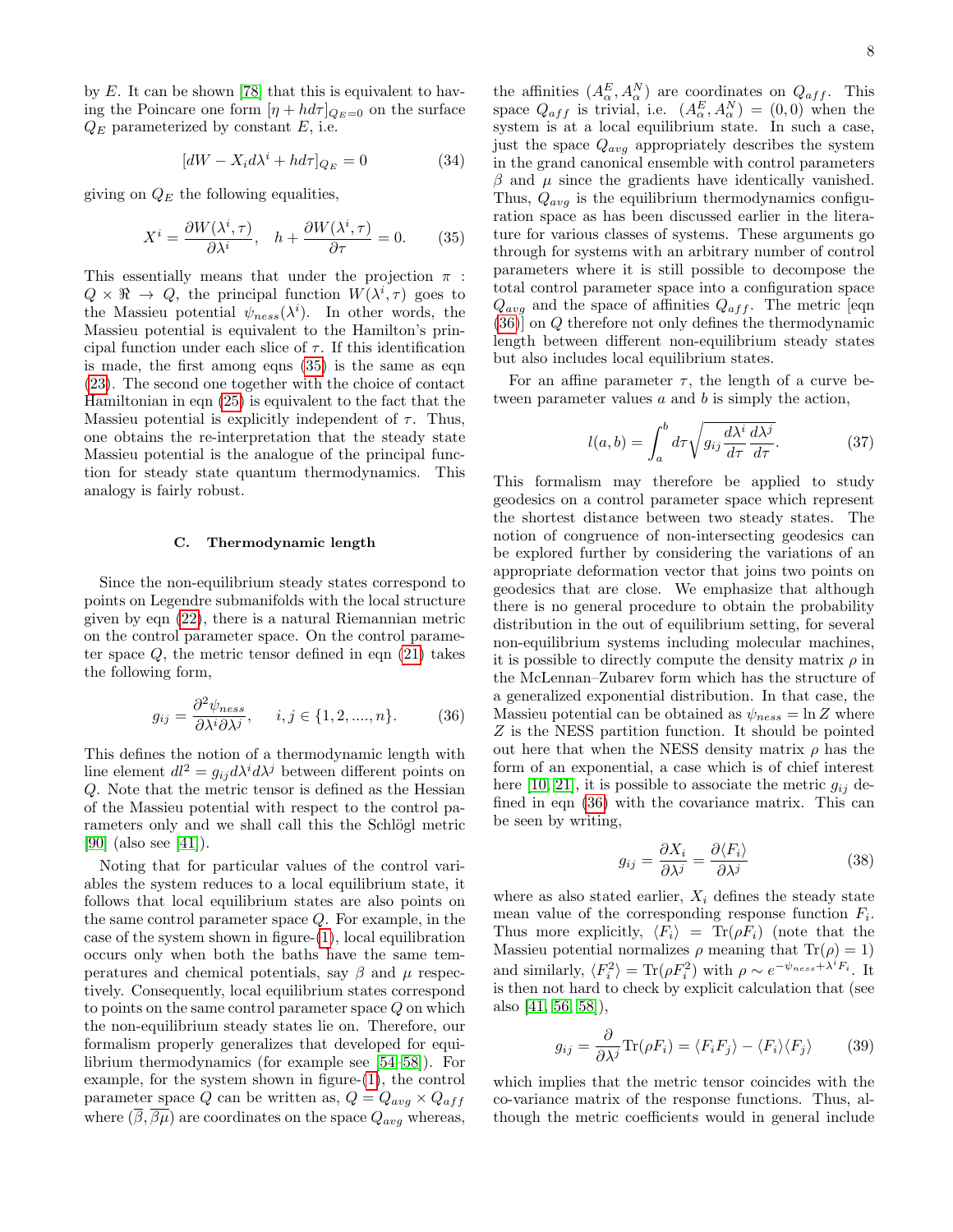non-equilibrium transport coefficients which are not necessarily positive in fully nonlinear-response regime, the overall metric tensor is essentially positive definite owing to the fact that it represents an appropriate covariance matrix. Furthermore, this metric  $g_{ij}$  can be shown [\[10,](#page-9-9) [41\]](#page-10-20) to be equivalent to the Fisher information matrix (up to an overall sign) defined directly from the NESS density matrix  $\rho$  as,

$$
g_{ij} = \sum_{k} \rho_k(\lambda^i) \left( \frac{\partial \ln \rho_k(\lambda^i)}{\partial \lambda^i} \frac{\partial \ln \rho_k(\lambda^j)}{\partial \lambda^j} \right) \tag{40}
$$

where the set  $\{\rho_k\}$  denotes the set of projections of the density matrix on the energy eigenbasis of the full Hamiltonian representing the central quantum system, the baths and relevant interaction terms. However, we should also bear in mind that in a case where the density matrix fails to have an exponential structure, it is not immediately apparent if the metric  $g_{ij}$  coincides with the covariance matrix and is positive definite.

Let us recall that the starting point for all our analysis has been the differential relation,  $d\psi_{ness} = X_i d\lambda^i$ which allowed us to identify the physical variables as being local coordinates on a contact manifold. However, this identification is not unique in the sense that one can always multiply eqn  $(7)$  with a non-zero function f on the thermodynamic phase space and still perform a similar analysis, i.e. take

<span id="page-8-3"></span>
$$
f(d\psi_{ness} - X_i d\lambda^i) = 0 \tag{41}
$$

on Q as the starting point. For example, if  $f = 1/X_1$ , one would get

<span id="page-8-0"></span>
$$
-d\lambda^{1} + \frac{d\psi_{ness}}{X_{1}} - \frac{X_{j}}{X_{1}}d\lambda^{j} = 0
$$
 (42)

where  $j = 1, 2, ..., n - 1$ . Comparison of the above relation with eqn [\(19\)](#page-4-3) leads us to the identification that  $(\psi_{ness}, \lambda^j)$  are independent coordinates on the control parameter space with generating function (with a minus sign)  $\lambda^1 = \lambda^1(\psi_{ness}, \lambda^j)$  obtained by inverting  $\psi_{ness} =$  $\psi_{ness}(\lambda^1, \lambda^j)$  for  $\lambda^1$ . Note that eqns [\(7\)](#page-2-1) and [\(42\)](#page-8-0) are physically equivalent. However, following eqn [\(21\)](#page-4-2), the new thermodynamic length shall be defined as,

<span id="page-8-1"></span>
$$
dl_1^2 = -\frac{\partial^2 \lambda^1}{\partial \chi^i \partial \chi^j} d\chi^i d\chi^j, \quad i, j \in \{1, 2, ..., n\}
$$
 (43)

with  $\chi^1 = \psi_{ness}$ . It is then a natural question to ask whether or not the thermodynamic lengths described by the metrics given in eqns [\(36\)](#page-7-1) and [\(43\)](#page-8-1) are related. In this context, we state the following result,

Theorem 4 The thermodynamic lengths are conformally related as,

<span id="page-8-4"></span><span id="page-8-2"></span>
$$
dl^2 = X_1 dl_1^2. \t\t(44)
$$

Its proof can be understood as follows. Recall that on a generic Legendre submanifold  $L$ , the metric is given by  $G_L = dq^i dp_i$ . Starting with eqn [\(7\)](#page-2-1), for independent parameters  $\{\lambda^i\}$  with generating function  $\psi_{ness}$  this reads,

$$
dl^2 = dX_i d\lambda^i \tag{45}
$$

whereas, if eqn  $(42)$  is taken as the starting point, then the independent parameters are  $(\psi_{ness}, \lambda^j)$  with dependent parameters  $(-1/X_1, X_i/X_1)$  leading to the line element,

$$
dl_1^2 = d(-1/X_1)d\psi_{ness} + d(X_j/X_1)d\lambda^j.
$$
 (46)

With a slight rearrangement and substituting eqn  $(42)$ , it follows that the last relation simplifies to,

$$
dl_1^2 = \frac{1}{X_1} dX_i d\lambda^i \tag{47}
$$

thus proving the relationship between  $dl^2$  and  $dl_1^2$  given in eqn [\(44\)](#page-8-2).

We emphasize on the fact that we haven't used any particular form of the control variables or response functions for deriving this result. In fact, if we take  $f = 1/X_2$ in eqn [\(41\)](#page-8-3) and label the resulting thermodynamic length  $dl_2^2$  and similarly take  $f = 1/X_k$  for some  $k \in \{1, 2, ..., n\}$ and then label the corresponding thermodynamic length to be  $dl_k^2$ , the following result can be straightforwardly shown as a consequence of theorem-[\(4\)](#page-8-4),

**Corollary 1** The line element  $dl^2$  is conformally related to the entire set of line elements  $\{dl_i^2\}$  as,

<span id="page-8-5"></span>
$$
dl^2 = X_1 dl_1^2 = X_2 dl_2^2 = \dots = X_k dl_k^2 = \dots = X_n dl_n^2.
$$
\n(48)

Since,  $dl^2$  is the length associated with the Schlögl metric and is equivalent to the Fisher information matrix, thus for a general system, eqns [\(48\)](#page-8-5) may provide alternate means of computing the thermodynamic length consistent with Fisher's information matrix.

## IV. DISCUSSION

Investigation of the geometry of the non-equilibrium thermodynamic phase space, based upon the differential geometric approach provides a deeper understanding of the structure of thermodynamics and statistical mechanics. For steady state quantum systems arbitrarily far from equilibrium, we have established that NESS are points on control parameter spaces which are Legendre submanifolds of an ambient non-equilibrium thermodynamic phase space with an underlying contact structure. The structure presented in this work crucially depends on the introduction of the steady-state Massieu– Planck function, identification of its thermodynamic relation (and non-equilibrium Maxwell/Onsager relations) as well as finding the correct set of control parameters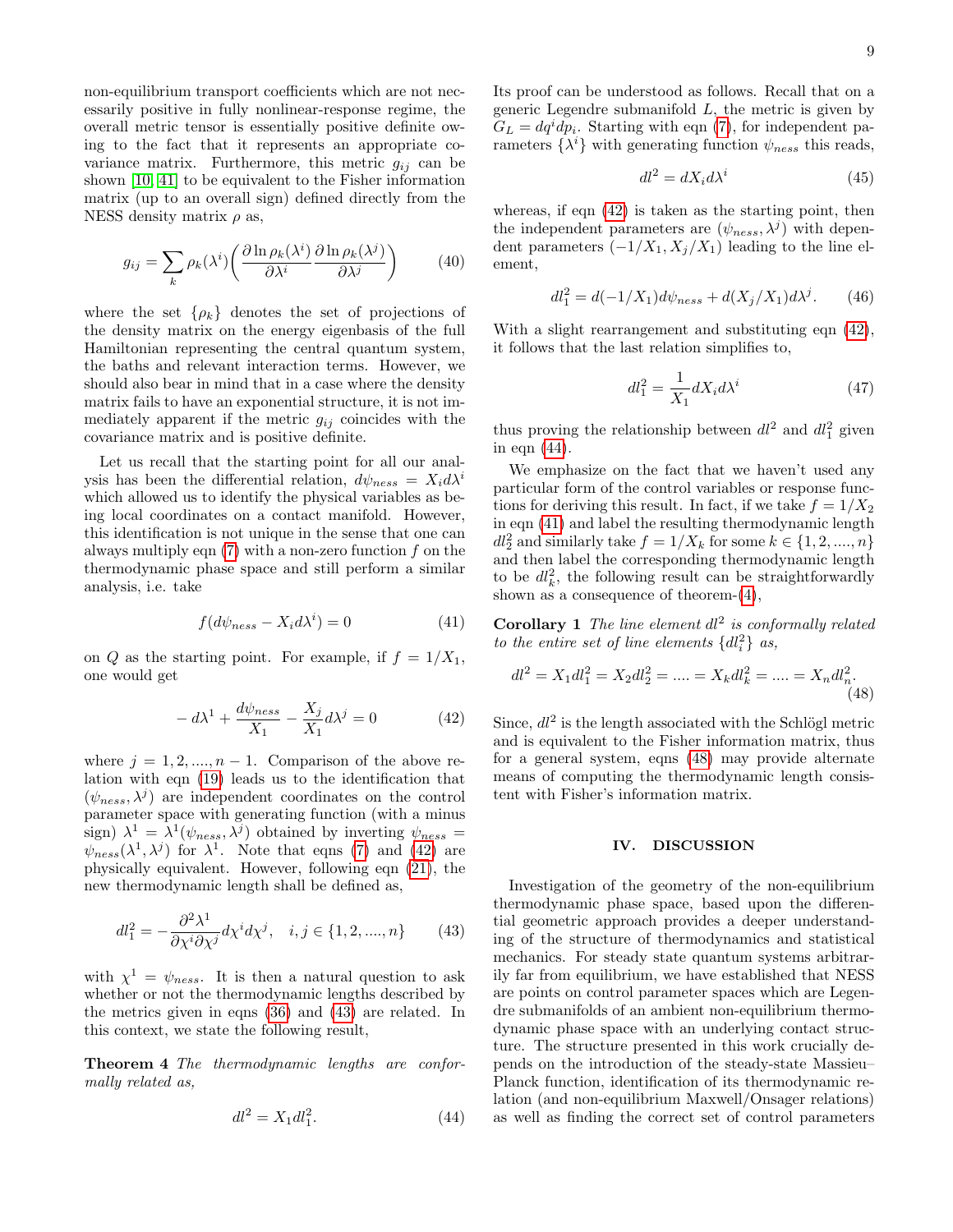in [\[21\]](#page-9-14). The machinery of contact geometry and Hamiltonian dynamics can then be successfully applied to NESS and reveals a rich geometric structure as is contained in section-(III) of the present paper. Henceforth, our results are encouraging in the sense, it may help us to understand the non-equilibrium thermodynamic steady states and their geometric structure. One can also expect to understand in a better way the optimal protocol and efficiency of biological systems, synthetic molecular machines and kinetic phenomena like (bio)chemical reactions from the point of view of contact Hamiltonian dynamics.

In the context of non-equilibrium thermodynamics and in particular where the processes are the steady state ones, the physical meaning of the thermodynamic metrics and their curvature scalars deserve to be studied in detail. For systems at thermodynamic equilibrium, it is an established fact that the curvature scalar associated with the Ruppeiner metric is positive or negative respectively (in a sign convention opposite to that adapted in [\[94\]](#page-10-48)) for the cases where the microscopic degrees of freedom interact in a repulsive or attractive manner [\[95\]](#page-10-49). Between these two regimes is the ideal gas limit, where the system is non-interacting and the curvature scalar comes out to be zero identically. It is then worthwhile to study the physics captured by the thermodynamic curvature in case of systems driven out of equilibrium. In particular, since it is the control parameters that one manipulates externally, of outmost importance is to study the physical implications of the scalar curvature associated with the metric  $g_{ij}$  [eqn [\(36\)](#page-7-1)] defined on control parameter spaces. These issues should be addressed in the future.

### Acknowledgements

We are grateful to Rishabh Raturi for valuable discussions. A.G. would like to acknowledge the support by the International Centre for Theoretical Sciences (ICTS) for the online program - Bangalore School on Statistical Physics - XI (code: ICTS/bssp2020/06) and the financial support received from the M.H.R.D., Government of India in the form of a Prime Minister's Research Fellowship. M.B. gratefully acknowledges financial support from Department of Science and Technology (DST), India under the Core grant (Project No. CRG/2020//001768). C.B. gratefully acknowledges the support received from S.E.R.B., Government of India, MATRICS (Mathematical Research Impact Centric Support) grant no. MTR/2020/000135. The authors are grateful to the anonymous referee for valuable comments which have led to a substantial improvement of article.

- <span id="page-9-0"></span>[1] M. E. Fisher, Proceedings of Gibbs Symposium, edited by D. G. Caldi and G. D. Mostow (Yale University Press, New haven, CT, 1989).
- <span id="page-9-1"></span>[2] R. Kubo, J. Phys. Soc, Japan 12, 570 (1957).
- <span id="page-9-2"></span>[3] R. Kubo, Lectures in Theoretical Physics, Vol. 1, Ed. W. Brittin (NewYork: inter science), pp 120 (1959).
- <span id="page-9-3"></span>[4] L. Onsager, Phys. Rev. 37, 405 (1931); ibid 38, 2265 (1931).
- <span id="page-9-4"></span>[5] H.B.G. Casimir, Rev. Mod. Phys. 17, 343 (1945).
- <span id="page-9-5"></span>[6] R.B. Bird, W. E. Stewart and E. N. Lightfoot, Transport Phenomena, John Wiley and Sons (1960).
- <span id="page-9-6"></span>[7] L. A. Glasgow, Transport Phenomena: An Introduction to Advanced Topics, Wiley (2010).
- <span id="page-9-7"></span>[8] R. Rao and M. Esposito, Phys. Rev. X 6, 041064 (2016).
- <span id="page-9-8"></span>[9] G. Benenti, G. Casati, K. Saito and R. S. Whitney, Phys. Rep. 694, 1 (2017).
- <span id="page-9-9"></span>[10] Giacomo Guarnieri, Gabriel T. Landi, Stephen R. Clark and John Goold, Phys. Rev. Research 1, 033021 (2019).
- <span id="page-9-10"></span>[11] Y. Oono and M. Paniconi, Prog. Theor. Phys. Supplement 130, 29 (1998).
- [12] S. -i. Sasa and H. Tasaki, J. Stat. Phys. 125, 125 (2006).
- [13] T. S. Komatsu and N. Nakagawa, Phys. Rev. Lett. 100, 030601 (2008).
- [14] K. Saito and H. Tasaki, J. Stat. Phys. 145, 1275 (2011).
- <span id="page-9-11"></span>[15] P. Hyldgaard, J. Phys.: Condens. Matter 24, 424219 (2012).
- <span id="page-9-12"></span>[16] M. F. Ludovico, J. S. Lim, M. Moskalets, L. Arrachea and D. Sánchez, Phys. Rev. B 89, 161306 (2014).
- [17] M. Esposito, M. A. Ochoa and M. Galperin, Phys. Rev. Lett. 114, 080602 (2015).
- [18] G. E. Topp, T. Brandes and G. Schaller, EPL (Euro-

physics Letters) 110, 67003 (2015).

- [19] A. Bruch, M. Thomas, S. Viola Kusminskiy, F. von Oppen and A. Nitzan, Phys. Rev. B 93, 115318 (2016).
- <span id="page-9-13"></span>[20] C. A. Stafford and A. Shastry, J. of Chem. Phys. 146, 092324 (2017).
- <span id="page-9-14"></span>[21] N. Taniguchi, Phys. Rev. B 97, 155404 (2018).
- <span id="page-9-15"></span>[22] J. Liphardt, S. Dumont, S. B. Smith, I. Tinoco Jr. and C. Bustamante, Science 296, 1832 (2002).
- [23] C. Bustamante, J. Liphardt and F. Ritort, Phys. Today 58,43 (2005).
- [24] F. Ritort, J. Phys.: Condens. Matter 18, R531 (2006).
- <span id="page-9-16"></span>[25] P. Maragakis, F. Ritort, M. Karplus, C. Bustamante and G. E. Crooks, J. Chem. Phys. 129, 024102 (2008).
- <span id="page-9-17"></span>[26] D. Collin, F. Ritort, C. Jarzynski, S. B. Smith, I. Tinoco Jr. and C. Bustamante, Nature (London) 437, 231 (2005).
- <span id="page-9-18"></span>[27] C. Jarzynski, Phys. Rev. Lett. 78, 2690 (1997).
- [28] C. Jarzynski, J. Stat. Phys. 96, 415 (1999).
- [29] G. M. Wang, E. M. Sevick, E. Mittag, D. J. Searles and D. J. Evans, Phys. Rev. Lett. 89, 050601 (2002).
- <span id="page-9-19"></span>[30] D. M. Carberry, J. C. Reid, G. M. Wang, E. M. Sevick, D. J. Searles and D. J. Evans, Phys. Rev. Lett. 92, 140601 (2004).
- <span id="page-9-20"></span>[31] D. J. Evans, E. G. D. Cohen and G. P. Morriss, Phys. Rev. Lett. 71, 2401 (1993).
- [32] D. J. Evans and D. J. Searles, Phys. Rev. E 50, 1645 (1994).
- [33] G. Gallavotti and E. G. D. Cohen, Phys. Rev. Lett. 74, 2694 (1995).
- <span id="page-9-21"></span>[34] T. Hatano and S. Sasa, Phys. Rev. Lett. 86, 3463 (2001).
- <span id="page-9-22"></span>[35] R. M. Neal, Stat. Comput. 11, 125 (2001).
- <span id="page-9-23"></span>[36] J. P. Nilmeier, G. E. Crooks, D. D. L. Minh, and J. D.